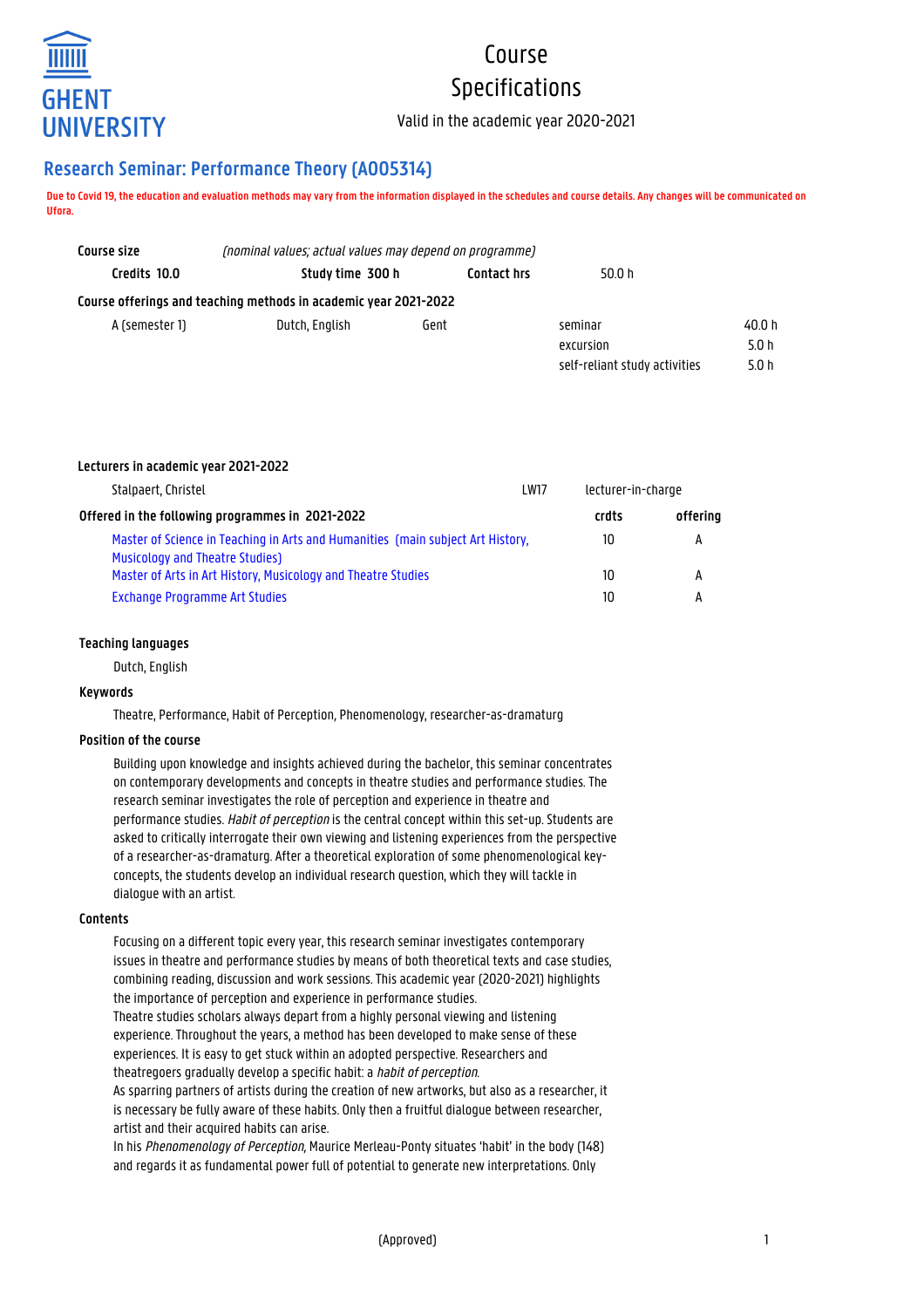when we open up to these new interpretations, we take fully advantage of our habit of perception.

After an extensive introduction to Maurice Merleau-Ponty's text and diverse perspectives onto phenomenology, this research seminar tackles our own habit of perception. This happens from the point of view of the researcher-as-dramaturg and in dialogue with an artist. Every participant works on a personal research question with an artist of choice.

## **Initial competences**

- Knowledge of the history of modern theatre and the repertoire of theatre, as obtained in the • Bachelor in Art Studies, is necessary.
- Knowledge and comprehension of the research skills in relation to art studies, and theatre • studies in particular, as obtained in the Bachelor in Art Studies, is necessary.
- Knowledge and comprehension of the available methodologies in the field of theatre and • performance studies, as obtained in the Bachelor in Art Studies, is necessary.

## **Final competences**

- 1 Advanced knowledge and comprehension of the recent developments in the contemporary performing arts theories.
- 2 Advanced knowledge and comprehension of current discussions regarding the role of a habit of perception within the field of performance studies, theatre studies, film studies and visual cuture studies.
- 3 Formulate individual research questions and issues concerning the topic of the research seminar.
- 4 Select and apply the appropriate methodology concerning the individual research questions and issues addressed in the research seminar.
- 5 Explore a research topic within the field of performance and theatre studies in collaboration with fellow students, as well as on an individual level.
- 6 Be able to share the obtained knowledge, ideas and insights of the individual research in an academic paper and/or an oral presentation

## **Conditions for credit contract**

Access to this course unit via a credit contract is unrestricted: the student takes into consideration the conditions mentioned in 'Starting Competences'

## Conditions for exam contract

This course unit cannot be taken via an exam contract

## **Teaching methods**

Excursion, seminar, self-reliant study activities

## **Extra information on the teaching methods**

A limited number of lectures to introduce the research themes. Work seminars: guided discussions based on reading assignments and reports of these reading assignments. Personal work: individual research leading to a paper and/or oral presentation. Excursions: museum visits and/or meetings with artists and/or attending a symposium and/or attending performances.

## **Learning materials and price**

Syllabus and reader with articles in several languages (Dutch, English, French). Personal notes. Handouts / powerpointpresentation of lectures (via Minerva). Additional reading material and case studies (via Minerva). Conversations with artists. Estimated maximum price of this course: 50 euro.

## **References**

 Groves, Rebecca M. "On performance and the dramaturgy of caring." In: Street A., Alliot J., Pauker M. (eds) Inter Views in Performance Philosophy, Performance Philosophy. London: Palgrave Macmillan, 2017, 309-318. Huvenne, Martine. "Introduction to a phenomenological approach to sound and listening." Documenta 38.1 (2020): 11-21. Merleau-Ponty, Maurice. Phenomenology of perception. (1945) Translated by Donald A. Landes. London: Routledge, 2014. 100-155. Persyn, Leonie. "The Researcher-as-dramaturg: Lingering in between theory and practice, or how artistic strategies enrich academic research. A manifesto to switch gear." Published in Dicritica. revista do centro estudos humanisticos. 33.1 (2019): 123-142.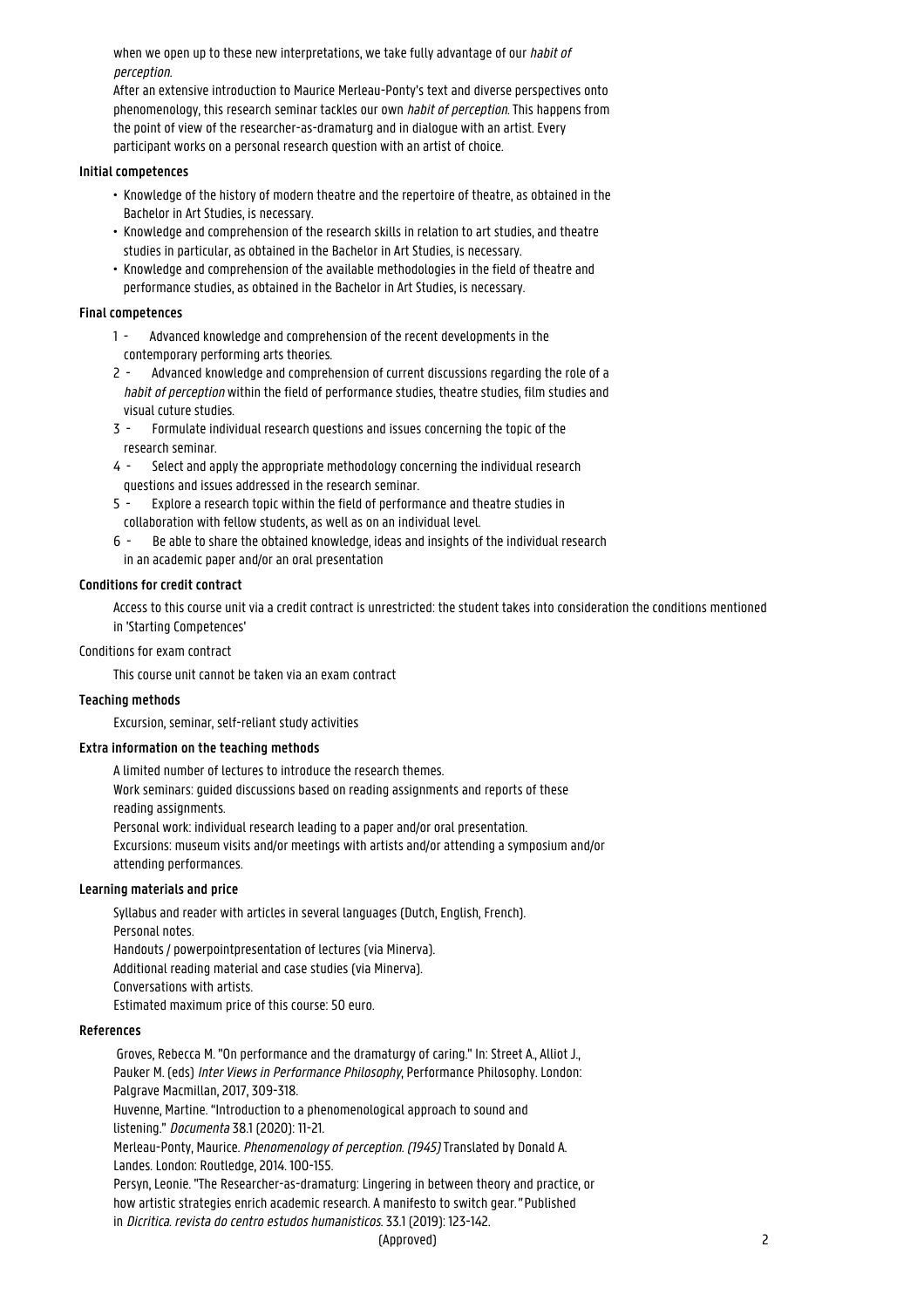Schmicking, Daniel A. "Auditory Imagination: A phenomenological Perspective". In Grimshaw-Aagaard, Mark; Walther-Hansen, Mads & Knakkergaard Martin, eds. The Oxford Handbook of Sound and Imagination. New York: Oxford University Press, 2019. 79-104. de Smet, Lievens, Persyn, Stalpaert & Van Baarle. "En plots ben ik een individu… de fluctuerende functie van dramaturg-als onderzoeker en onderzoeker-alsdramaturg." Documenta 36.1 (2019): 110-155.

## **Course content-related study coaching**

Interactive support via Minerva. Personal meetings after appointment via e-mail.

## **Evaluation methods**

end-of-term evaluation and continuous assessment

## **Examination methods in case of periodic evaluation during the first examination period**

Oral examination, assignment

## **Examination methods in case of periodic evaluation during the second examination period**

Oral examination, assignment

## **Examination methods in case of permanent evaluation**

Participation, report

#### **Possibilities of retake in case of permanent evaluation**

examination during the second examination period is not possible

#### **Extra information on the examination methods**

- Non-periodical bound evaluation (25%): Active participation during the seminar - Periodical bound evaluation (75%): Paper (50%) + Oral Exam (25%)

#### **Calculation of the examination mark**

Periodical evaluation: 75 %. Non-periodical evaluation: 25 %.

#### **Facilities for Working Students**

1. Possible exemption from certain educational activities requiring student attendance

2. Possible rescheduling of the examination to a different time in the same academic year

3. Feedback can be given by email or during an appointment during office hours

For more information concerning flexible learning: contact the monitoring service of the faculty of Arts and philosophy

| Course size  | (nominal values; actual values may depend on programme)          |                    |          |            |
|--------------|------------------------------------------------------------------|--------------------|----------|------------|
| Credits 10.0 | Study time 300 h                                                 | <b>Contact hrs</b> | 50.0 $h$ |            |
|              | Course offerings and teaching methods in academic year 2021-2022 |                    |          |            |
|              |                                                                  |                    | seminar  | 40.0 h     |
|              |                                                                  |                    | $\alpha$ | $F \cap h$ |

| <b>SEITIITIGI</b>             | 40.0 II |
|-------------------------------|---------|
| excursion                     | 50 h    |
| self-reliant study activities | 5.0 h   |

| Lecturers in academic year 2021-2022                                                                                      |             |                    |          |
|---------------------------------------------------------------------------------------------------------------------------|-------------|--------------------|----------|
| Stalpaert, Christel                                                                                                       | <b>LW17</b> | lecturer-in-charge |          |
| Offered in the following programmes in 2021-2022                                                                          |             | crdts              | offerina |
| Master of Science in Teaching in Arts and Humanities (main subject Art History,<br><b>Musicology and Theatre Studies)</b> |             | 10                 | А        |
| Master of Arts in Art History, Musicology and Theatre Studies                                                             |             | 10                 | А        |
| <b>Exchange Programme Art Studies</b>                                                                                     |             | 10                 | А        |

#### **Teaching languages**

Dutch, English

#### **Keywords**

Theatre, Performance, Habit of Perception, Phenomenology, researcher-as-dramaturg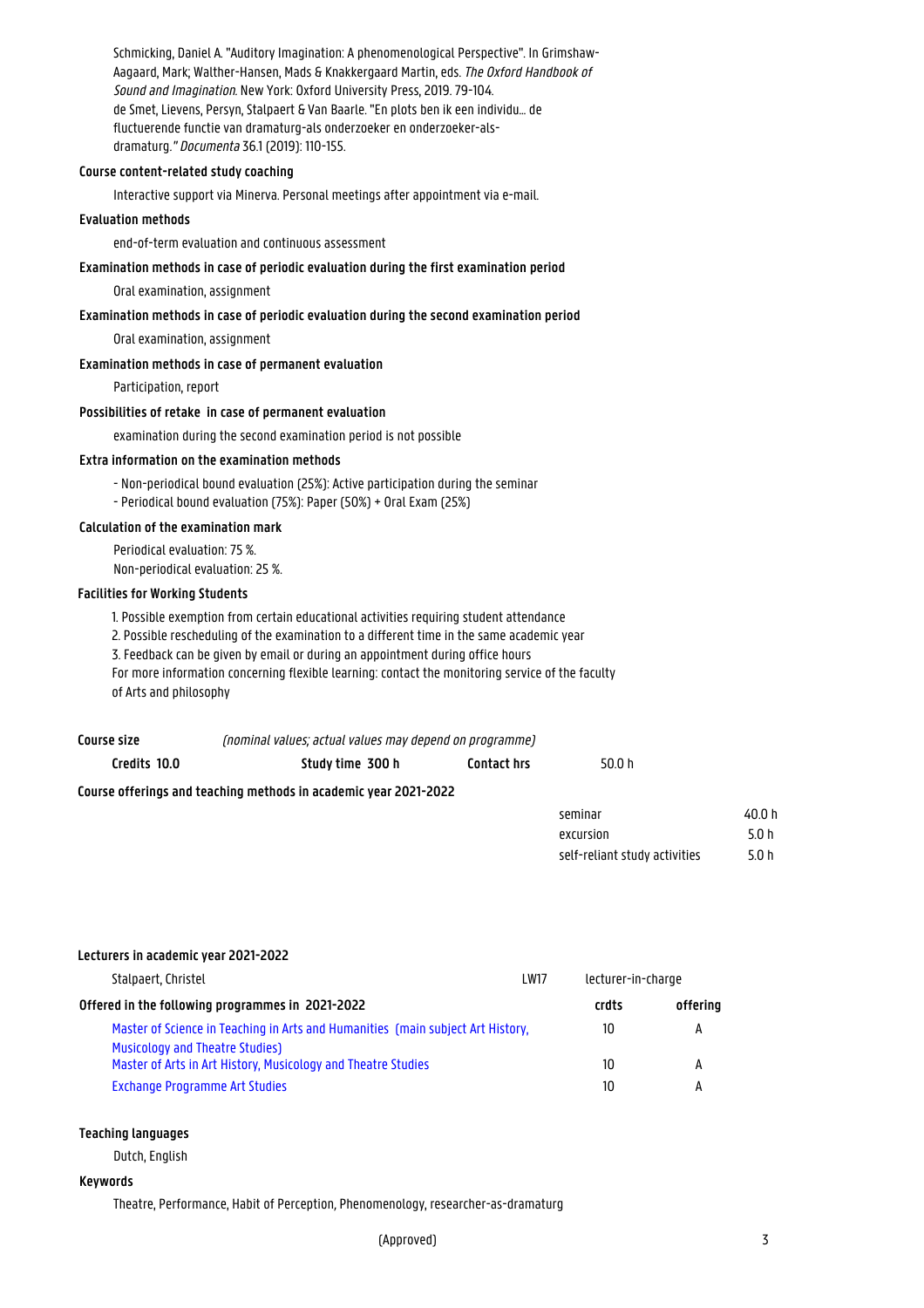#### **Position of the course**

Building upon knowledge and insights achieved during the bachelor, this seminar concentrates on contemporary developments and concepts in theatre studies and performance studies. The research seminar investigates the role of perception and experience in theatre and performance studies. Habit of perception is the central concept within this set-up. Students are asked to critically interrogate their own viewing and listening experiences from the perspective of a researcher-as-dramaturg. After a theoretical exploration of some phenomenological keyconcepts, the students develop an individual research question, which they will tackle in dialogue with an artist.

## **Contents**

Focusing on a different topic every year, this research seminar investigates contemporary issues in theatre and performance studies by means of both theoretical texts and case studies, combining reading, discussion and work sessions. This academic year (2020-2021) highlights the importance of perception and experience in performance studies.

Theatre studies scholars always depart from a highly personal viewing and listening experience. Throughout the years, a method has been developed to make sense of these experiences. It is easy to get stuck within an adopted perspective. Researchers and theatregoers gradually develop a specific habit: a *habit of perception.* 

As sparring partners of artists during the creation of new artworks, but also as a researcher, it is necessary be fully aware of these habits. Only then a fruitful dialogue between researcher, artist and their acquired habits can arise.

In his Phenomenology of Perception, Maurice Merleau-Ponty situates 'habit' in the body (148) and regards it as fundamental power full of potential to generate new interpretations. Only when we open up to these new interpretations, we take fully advantage of our *habit of* perception.

After an extensive introduction to Maurice Merleau-Ponty's text and diverse perspectives onto phenomenology, this research seminar tackles our own habit of perception. This happens from the point of view of the researcher-as-dramaturg and in dialogue with an artist. Every participant works on a personal research question with an artist of choice.

## **Initial competences**

- Knowledge of the history of modern theatre and the repertoire of theatre, as obtained in the • Bachelor in Art Studies, is necessary.
- Knowledge and comprehension of the research skills in relation to art studies, and theatre studies in particular, as obtained in the Bachelor in Art Studies, is necessary.
- Knowledge and comprehension of the available methodologies in the field of theatre and • performance studies, as obtained in the Bachelor in Art Studies, is necessary.

## **Final competences**

- 1 Advanced knowledge and comprehension of the recent developments in the contemporary performing arts theories.
- 2 Advanced knowledge and comprehension of current discussions regarding the role of a habit of perception within the field of performance studies, theatre studies, film studies and visual cuture studies.
- 3 Formulate individual research questions and issues concerning the topic of the research seminar.
- 4 Select and apply the appropriate methodology concerning the individual research 1 questions and issues addressed in the research seminar.
- 5 Explore a research topic within the field of performance and theatre studies in 1 collaboration with fellow students, as well as on an individual level.
- 6 Be able to share the obtained knowledge, ideas and insights of the individual research in an academic paper and/or an oral presentation

## **Conditions for credit contract**

Access to this course unit via a credit contract is unrestricted: the student takes into consideration the conditions mentioned in 'Starting Competences'

Conditions for exam contract

This course unit cannot be taken via an exam contract

## **Teaching methods**

Excursion, seminar, self-reliant study activities

## **Extra information on the teaching methods**

A limited number of lectures to introduce the research themes.